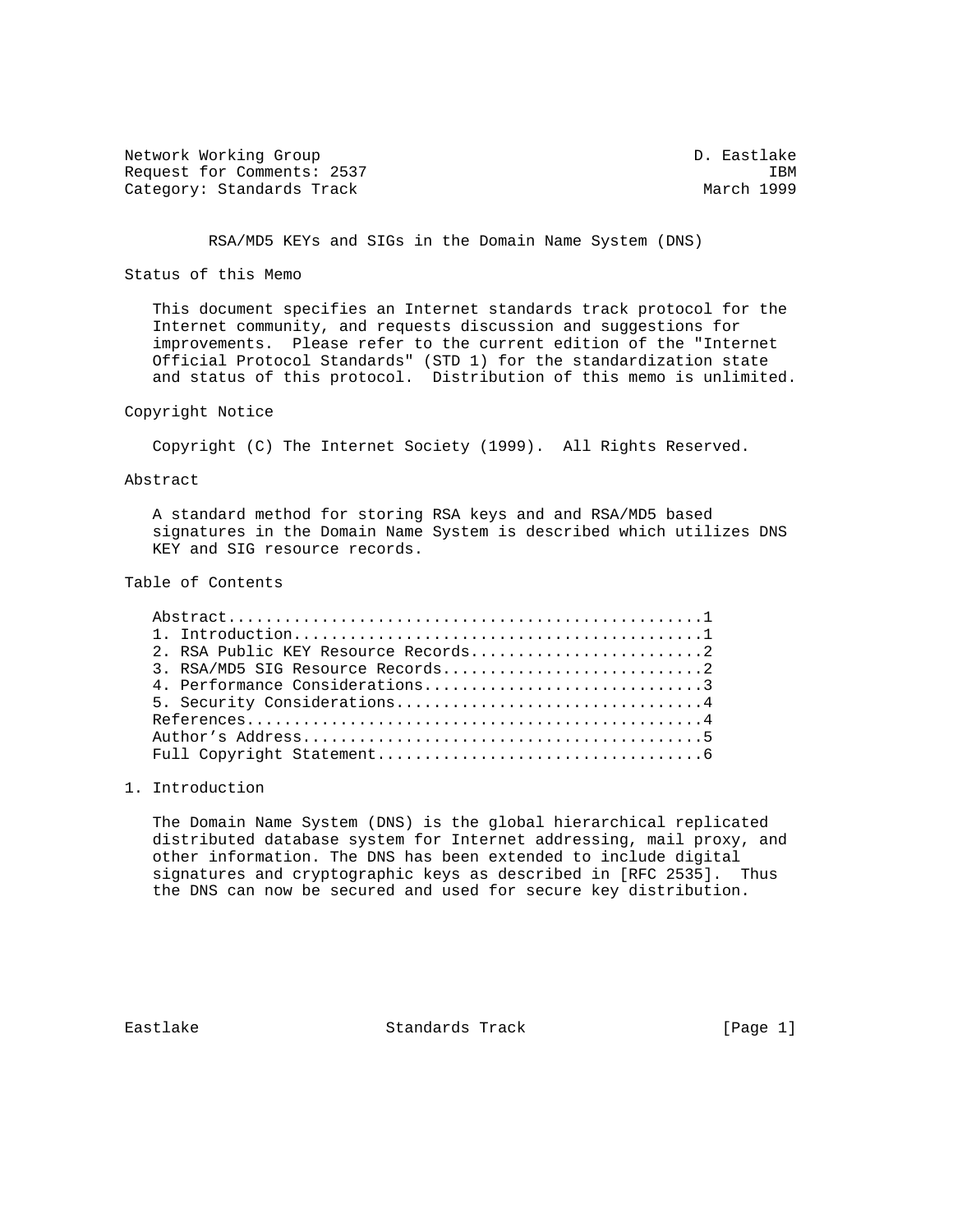This document describes how to store RSA keys and and RSA/MD5 based signatures in the DNS. Familiarity with the RSA algorithm is assumed [Schneier]. Implementation of the RSA algorithm in DNS is recommended.

 The key words "MUST", "REQUIRED", "SHOULD", "RECOMMENDED", and "MAY" in this document are to be interpreted as described in RFC 2119.

2. RSA Public KEY Resource Records

 RSA public keys are stored in the DNS as KEY RRs using algorithm number 1 [RFC 2535]. The structure of the algorithm specific portion of the RDATA part of such RRs is as shown below.

| Field                                  | Size                                                                        |
|----------------------------------------|-----------------------------------------------------------------------------|
|                                        |                                                                             |
| exponent length<br>exponent<br>modulus | 1 or 3 octets (see text)<br>as specified by length field<br>remaining space |

 For interoperability, the exponent and modulus are each currently limited to 4096 bits in length. The public key exponent is a variable length unsigned integer. Its length in octets is represented as one octet if it is in the range of 1 to 255 and by a zero octet followed by a two octet unsigned length if it is longer than 255 bytes. The public key modulus field is a multiprecision unsigned integer. The length of the modulus can be determined from the RDLENGTH and the preceding RDATA fields including the exponent. Leading zero octets are prohibited in the exponent and modulus.

3. RSA/MD5 SIG Resource Records

 The signature portion of the SIG RR RDATA area, when using the RSA/MD5 algorithm, is calculated as shown below. The data signed is determined as specified in [RFC 2535]. See [RFC 2535] for fields in the SIG RR RDATA which precede the signature itself.

 $hash = MD5$  (data) signature =  $( 00 | 01 | FF<sup>*</sup> | 00 | prefix | hash ) <sup>**</sup> e (mod n)$ 

Eastlake Standards Track [Page 2]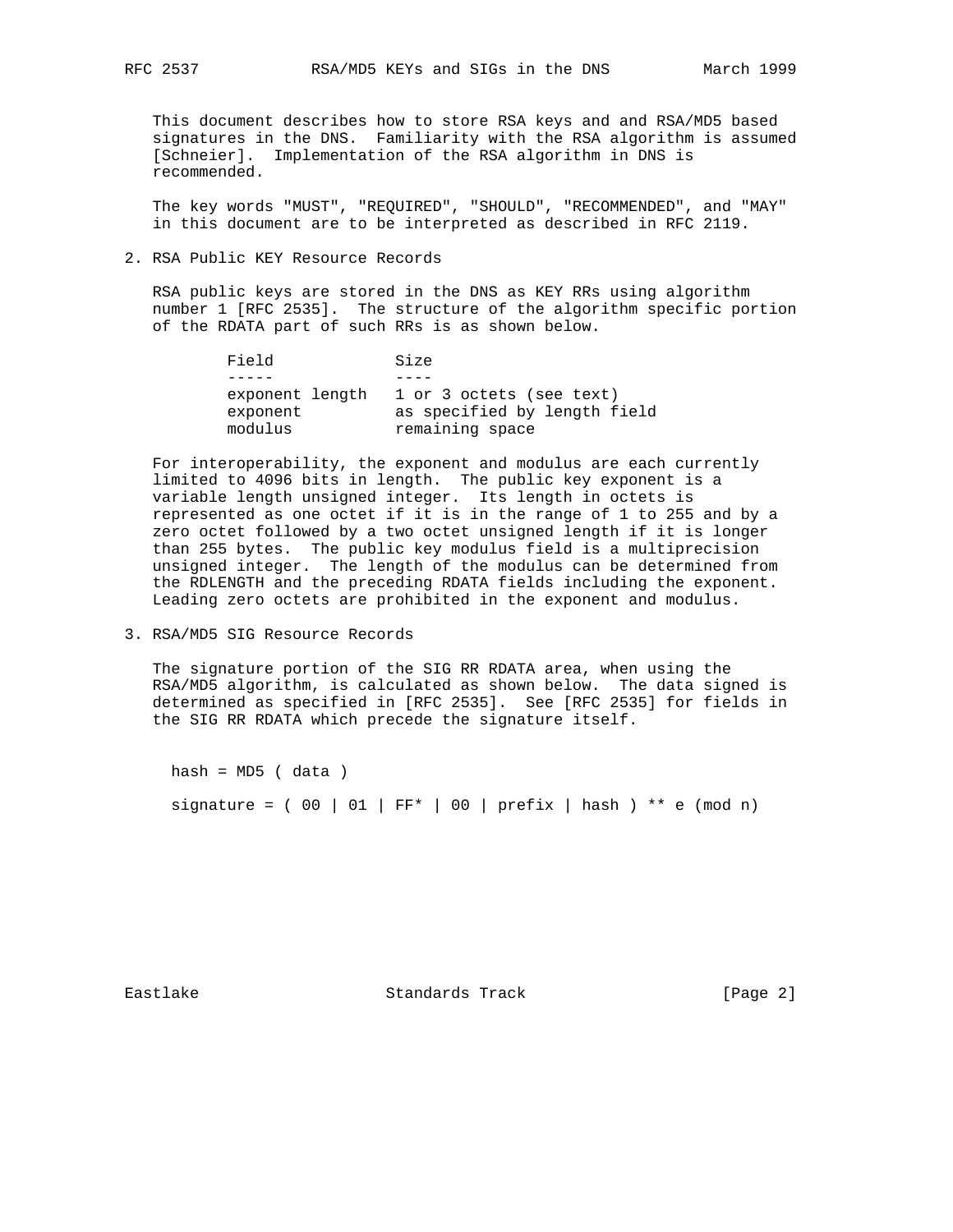where MD5 is the message digest algorithm documented in [RFC 1321], "|" is concatenation, "e" is the private key exponent of the signer, and "n" is the modulus of the signer's public key. 01, FF, and 00 are fixed octets of the corresponding hexadecimal value. "prefix" is the ASN.1 BER MD5 algorithm designator prefix specified in [RFC 2437], that is,

hex 3020300c06082a864886f70d020505000410 [NETSEC].

 This prefix is included to make it easier to use RSAREF (or similar packages such as EuroRef). The FF octet MUST be repeated the maximum number of times such that the value of the quantity being exponentiated is the same length in octets as the value of n.

 (The above specifications are identical to the corresponding part of Public Key Cryptographic Standard #1 [RFC 2437].)

 The size of n, including most and least significant bits (which will be 1) MUST be not less than 512 bits and not more than 4096 bits. n and e SHOULD be chosen such that the public exponent is small.

Leading zero bytes are permitted in the RSA/MD5 algorithm signature.

 A public exponent of 3 minimizes the effort needed to verify a signature. Use of 3 as the public exponent is weak for confidentiality uses since, if the same data can be collected encrypted under three different keys with an exponent of 3 then, using the Chinese Remainder Theorem [NETSEC], the original plain text can be easily recovered. This weakness is not significant for DNS security because we seek only authentication, not confidentiality.

4. Performance Considerations

 General signature generation speeds are roughly the same for RSA and DSA [RFC 2536]. With sufficient pre-computation, signature generation with DSA is faster than RSA. Key generation is also faster for DSA. However, signature verification is an order of magnitude slower with DSA when the RSA public exponent is chosen to be small as is recommended for KEY RRs used in domain name system (DNS) data authentication.

 Current DNS implementations are optimized for small transfers, typically less than 512 bytes including overhead. While larger transfers will perform correctly and work is underway to make larger

Eastlake Standards Track [Page 3]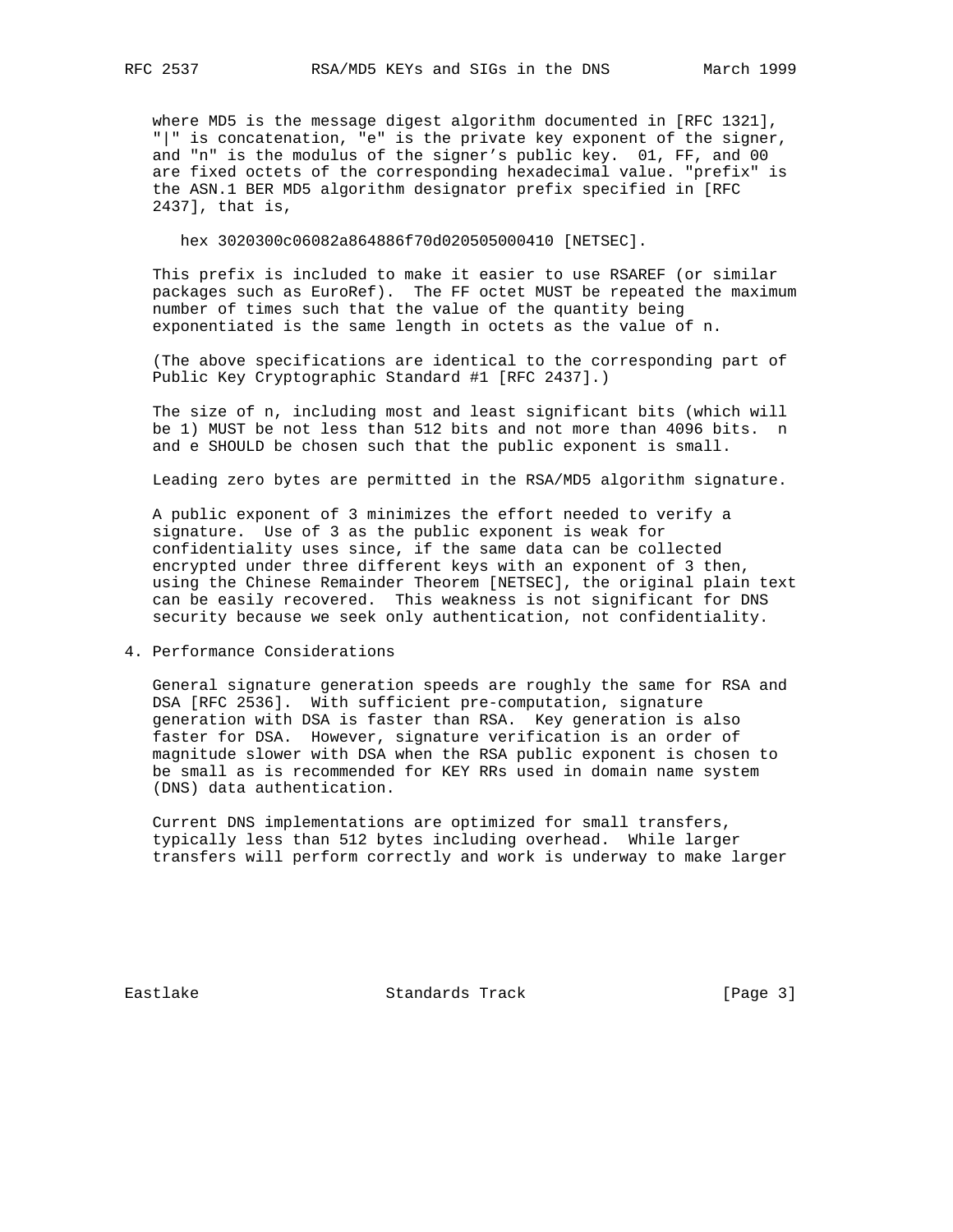transfers more efficient, it is still advisable at this time to make reasonable efforts to minimize the size of KEY RR sets stored within the DNS consistent with adequate security. Keep in mind that in a secure zone, at least one authenticating SIG RR will also be returned.

## 5. Security Considerations

 Many of the general security consideration in [RFC 2535] apply. Keys retrieved from the DNS should not be trusted unless (1) they have been securely obtained from a secure resolver or independently verified by the user and (2) this secure resolver and secure obtainment or independent verification conform to security policies acceptable to the user. As with all cryptographic algorithms, evaluating the necessary strength of the key is essential and dependent on local policy.

 For interoperability, the RSA key size is limited to 4096 bits. For particularly critical applications, implementors are encouraged to consider the range of available algorithms and key sizes.

## References

| [NETSEC]   | Kaufman, C., Perlman, R. and M. Speciner, "Network<br>Security: PRIVATE Communications in a PUBLIC World",<br>Series in Computer Networking and Distributed<br>Communications, 1995. |
|------------|--------------------------------------------------------------------------------------------------------------------------------------------------------------------------------------|
| [RFC 2437] | Kaliski, B. and J. Staddon, "PKCS #1: RSA Cryptography<br>Specifications Version 2.0", RFC 2437, October 1998.                                                                       |
| [RFC 1034] | Mockapetris, P., "Domain Names - Concepts and<br>Facilities", STD 13, RFC 1034, November 1987.                                                                                       |
| [RFC 1035] | Mockapetris, P., "Domain Names - Implementation and<br>Specification", STD 13, RFC 1035, November 1987.                                                                              |
| [RFC 1321] | Rivest, R., "The MD5 Message-Digest Algorithm", RFC 1321<br>April 1992.                                                                                                              |
| [RFC 2535] | Eastlake, D., "Domain Name System Security Extensions",<br>RFC 2535, March 1999.                                                                                                     |
| [RFC 2536] | EastLake, D., "DSA KEYs and SIGs in the Domain Name<br>System (DNS)", RFC 2536, March 1999.                                                                                          |
|            |                                                                                                                                                                                      |

Eastlake Standards Track [Page 4]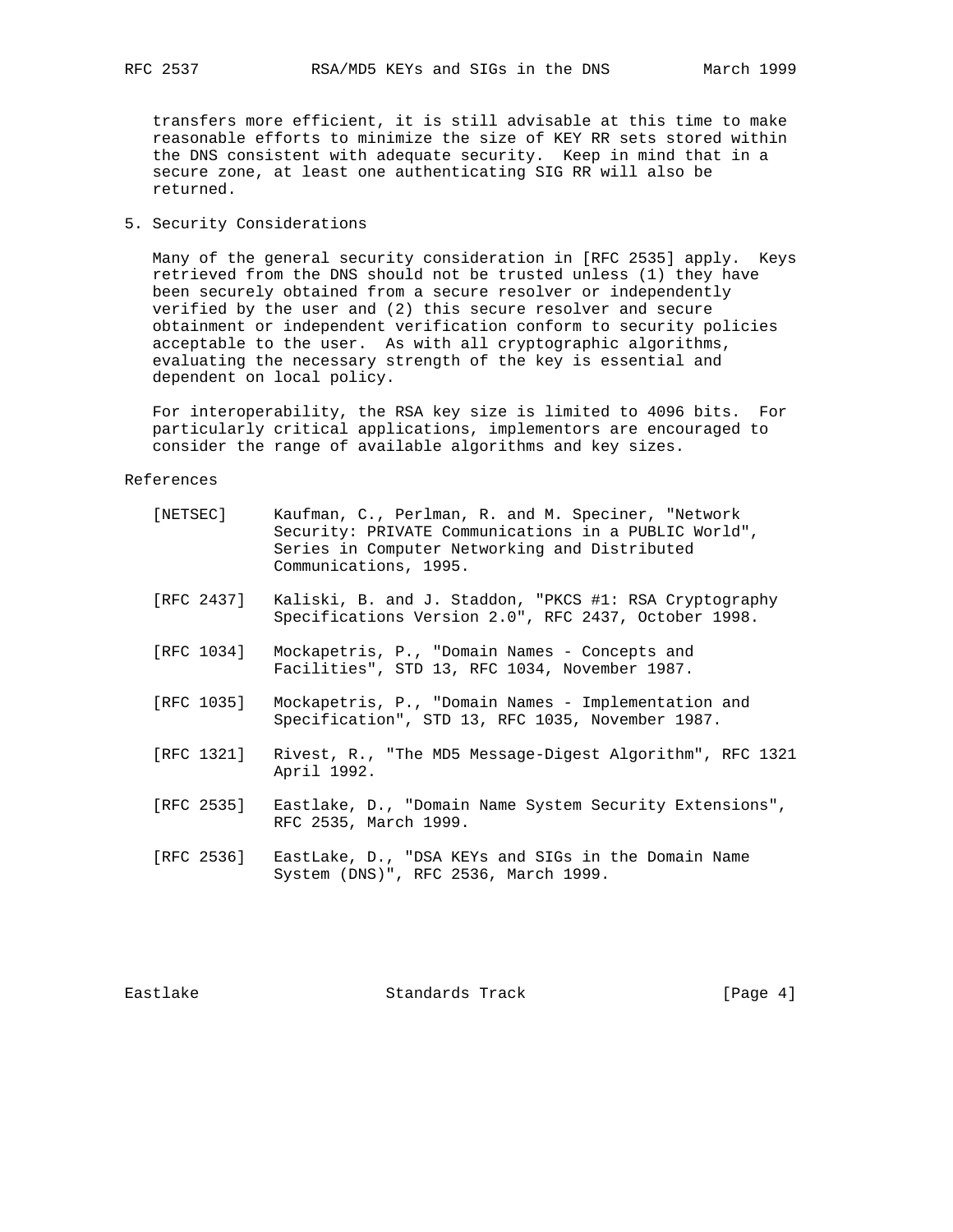[Schneier] Bruce Schneier, "Applied Cryptography Second Edition: protocols, algorithms, and source code in C", 1996, John Wiley and Sons, ISBN 0-471-11709-9.

Author's Address

 Donald E. Eastlake 3rd IBM 65 Shindegan Hill Road, RR #1 Carmel, NY 10512

 Phone: +1-914-276-2668(h) +1-914-784-7913(w) Fax: +1-914-784-3833(w) EMail: dee3@us.ibm.com

Eastlake Standards Track [Page 5]